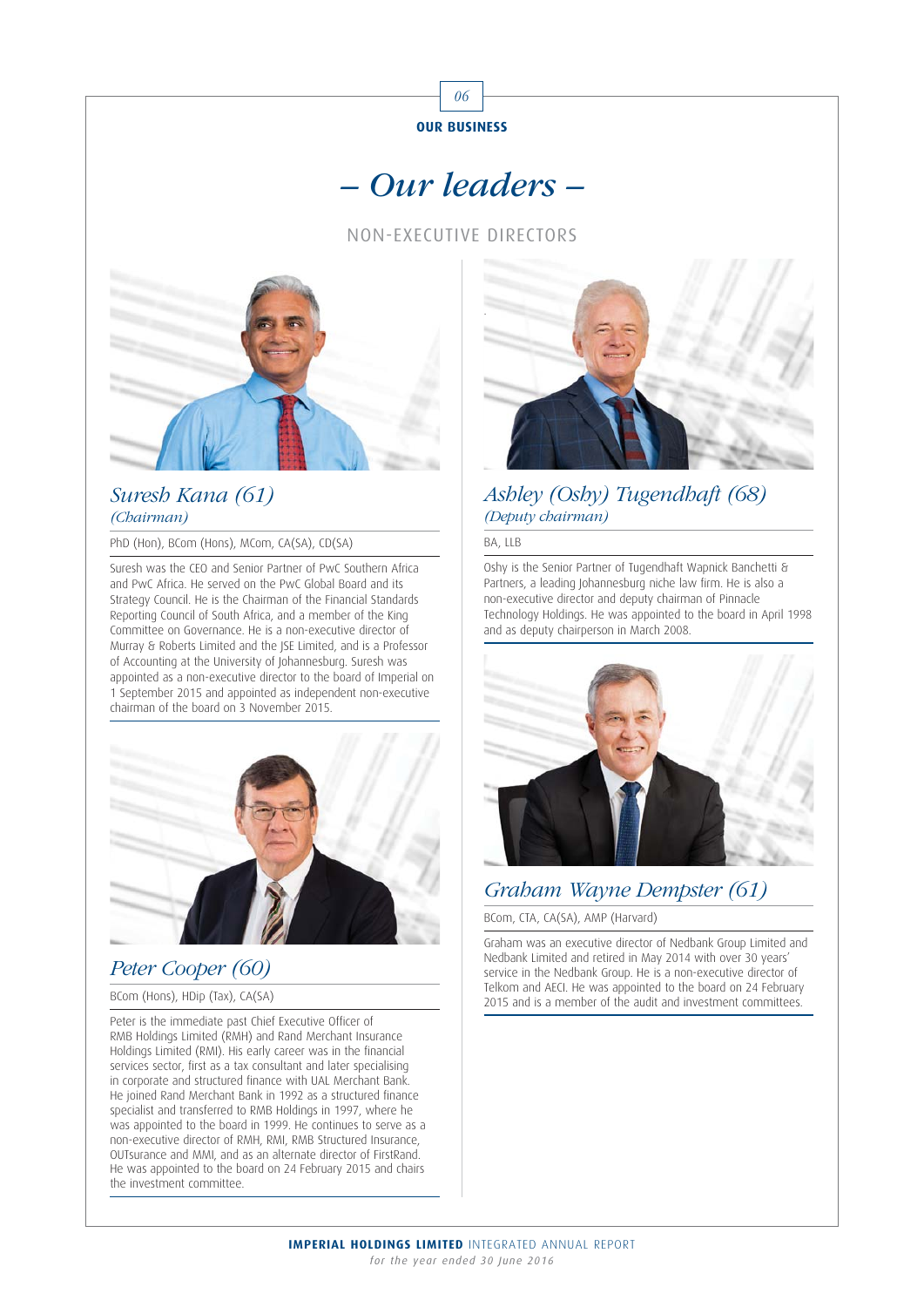07



### Thembisa Dingaan (43)

BProc, LLB (Natal), LLM (Harvard), HDip Tax (Wits)

Thembisa is an admitted attorney to the New York State Bar, USA.

She is the past chairperson of Ukhamba Holdings, an empowerment shareholder in Imperial. She is currently a director of Absa Bank, Famous Brands Limited, Telkom SOC Limited and Sumitomo Rubber South Africa. She was appointed to the board in November 2009.



### Phumzile Langeni (42)

BCom (Acc), BCom (Hons)

Phumzile is the executive chairman of Afropulse Group, a woman-led investment, investor relations and corporate advisory house. She is currently the chairperson of Astrapak Holdings and the Mineworkers' Investment Company. She also serves as an independent non-executive director of Massmart and Transaction Capital. She was appointed to the board in June 2004.



### Raboijane Moses Kgosana (57)

#### BCompt (Hons), CA(SA)

Moses is a past Chief Executive of KPMG South Africa. He is also a past chairman of the Accounting Practices Board, served as a member of the IFRS Advisory Council (SAC) of the International Accounting Standards Board (IASB) and was a trustee of the Thuthuka Bursary Fund and a member of Business Leadership South Africa. He is a member of the Institute of Directors in South Africa (IoDSA). Moses is a former President of the Association for the Advancement of Black Accountants of Southern Africa (ABASA), which was established to promote the interests of black men and women engaged in the accounting profession. He was appointed to the board and as chairman of the audit committee on 1 September 2015.



## Mohammed Valli Moosa (59)

#### BSc

Valli is a non-executive director of Sanlam Group Holdings and Sappi and a non-executive chairperson of Anglo Platinum and Sun International. He is a director of Lereko. Previously, he was president of the International Union for the Conservation of Nature and the chairperson of Eskom, and served as a cabinet minister in the national government of South Africa from 1994 to 2004. He is also the chairperson of WWF (SA). Valli was appointed to the board in June 2005.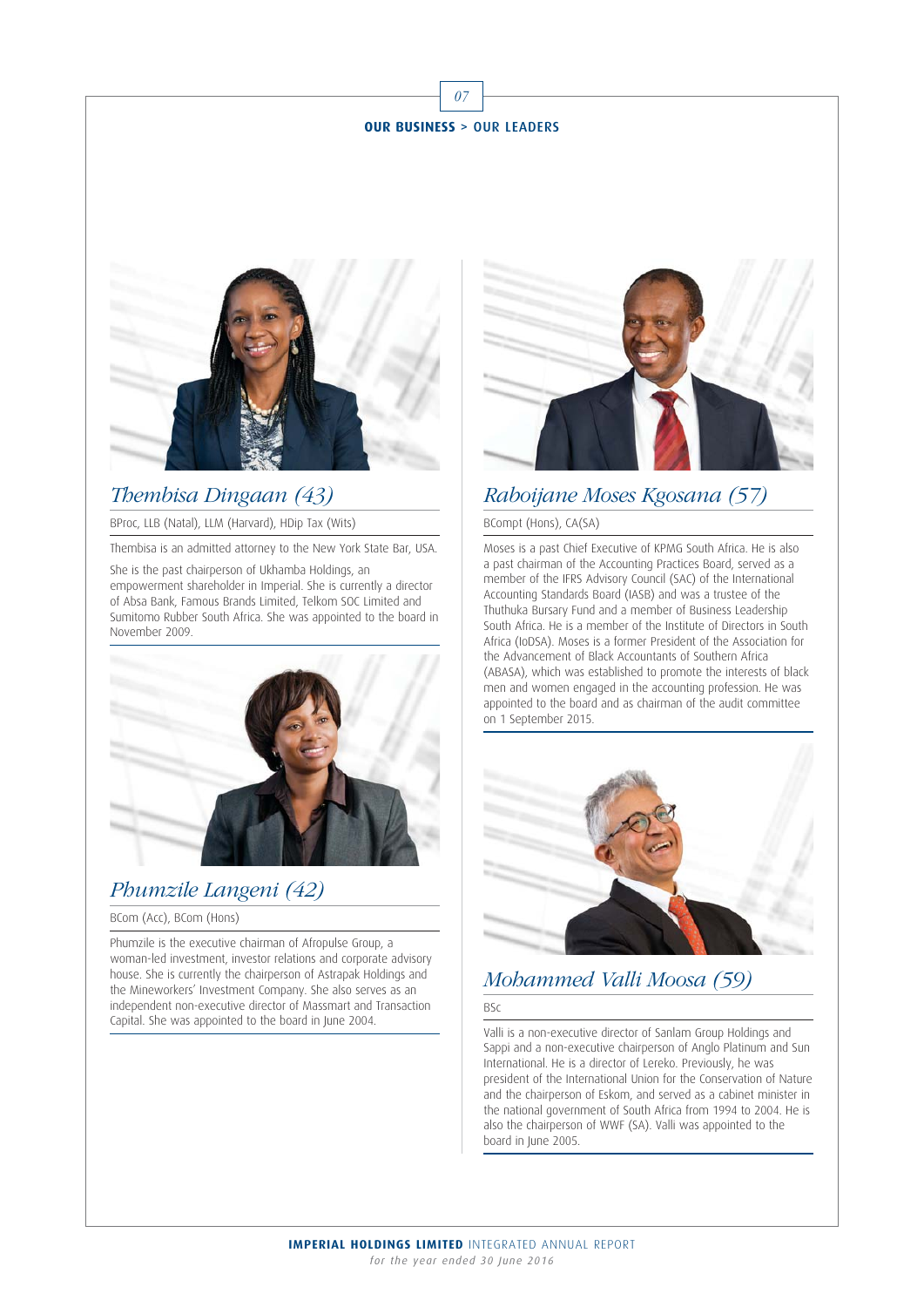

### NON-EXECUTIVE DIRECTORS



## Roderick John Alwyn Sparks (57)

#### BCom (Hons), CA(SA), MBA

Roddy is a former managing director of Old Mutual South Africa and Old Mutual Life Assurance Company (SA), and the former chairperson of Old Mutual Unit Trusts, Old Mutual Specialised Finance and Old Mutual Asset Managers (SA). He is a nonexecutive director of Truworths International and Trencor and chairs the board of advisors of the UCT College of Accounting. Roddy is the lead independent director and was appointed to the board in August 2006.



## Younaid Waja (64)

BCom, BCompt (Hons), CA(SA), HDip Tax Law

Younaid is a practising tax, business and governance consultant. He is a non-executive director and a sub-committee member of Dipula Income Fund Limited. His immediate past directorships include subsidiaries of the Gauteng Growth and Development Agency: Supplier Park Development Company and Automotive Industry Development Centre, Pareto Limited, the PIC, Telkom, Real Africa Holdings and Blue IQ. His former memberships include vice-president of the Association for the Advancement of Black Accountants of Southern Africa (ABASA), chairperson of the Public Accountants and Auditors Board (PAAB) – now the IRBA, and treasurer and executive member of the Black Business Council (BBC). He is also a former member of the Income Tax Court. He is currently a vice-chairperson of the Non-Racial Sports History Project – Gauteng. He was appointed to the board in June 2004.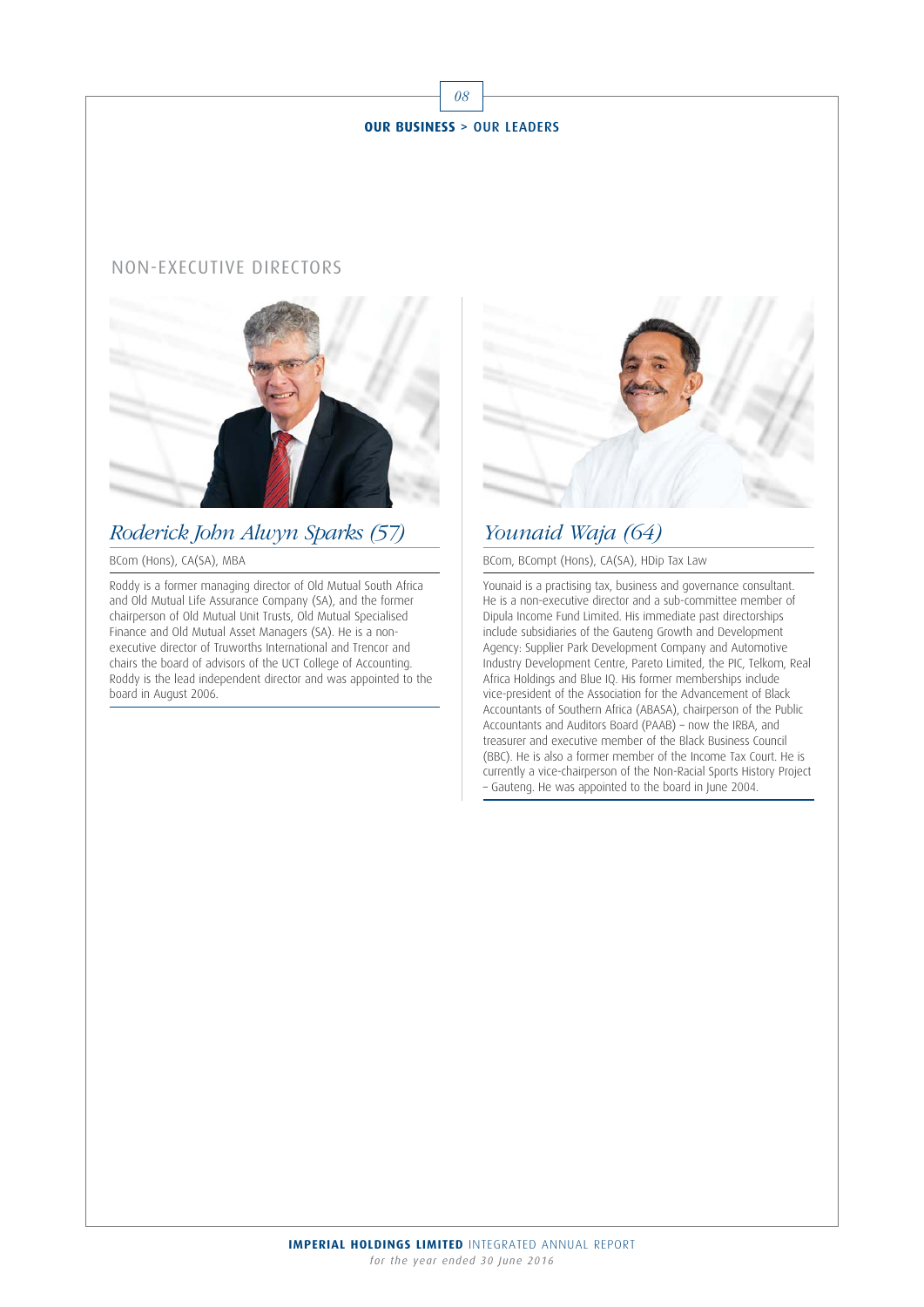### EXECUTIVE DIRECTORS



### Mark James Lamberti (66)

BCom, MBA (Wits), PPL (Harvard), CD(SA)

Mark was appointed CEO on 1 March 2014, in which capacity he chairs all divisional boards.

From 2008 until early January 2014, Mark was the CEO and a major shareholder of Transaction Capital, which listed on the JSE in 2012. He served as its non-executive chairperson until March 2014 when he resigned to devote his attention fully to Imperial.

In April 2014, he also resigned as non-executive chairperson of the board of Massmart Holdings, a position he assumed in 2007 after serving for almost 19 years as founder, architect, CEO and major shareholder. Notable developments during his tenure were the listing of the group on the JSE in 2000 and the purchase of a controlling interest by Walmart in 2011.

Since his early 30s, Mark has served as an executive and non-executive on the boards of various public companies, including Wooltru, Primedia, Datatec, Telkom and Altron.

Mark currently serves as an executive committee member and director of Business Leadership South Africa and is a trustee and executive committee member of the National Education Collaboration Trust, which is a government, business, labour and civil society initiative to support the National Development Plan and the Education Sector Plan.



### Osman Suluman Arbee (57)

BAcc, CA(SA), HDip Tax

Osman is the group's chief financial officer (CFO).

Osman has been with the Imperial Group since September 2004. During this period, he has been the CEO of the then Car Rental and Tourism division, and the chairperson of the Aftermarket Parts and the Automotive Retail divisions.

Osman is a member of various Imperial subsidiary and divisional boards, including the United Kingdom, Germany and the Netherlands, a trustee of the Imperial Pension and Provident Fund and the Ukhamba Trust which manages the interests of the black employees of the group, chairman of the Medical Aid Fund and a trustee of the Imperial and Ukhamba Community Development Trust.

He was appointed to the board in July 2007 and as CFO on 1 July 2013.

Prior to joining the group, Osman was a Senior Partner at Deloitte and spent 23 years with Deloitte in various roles, which included being a board and executive committee member.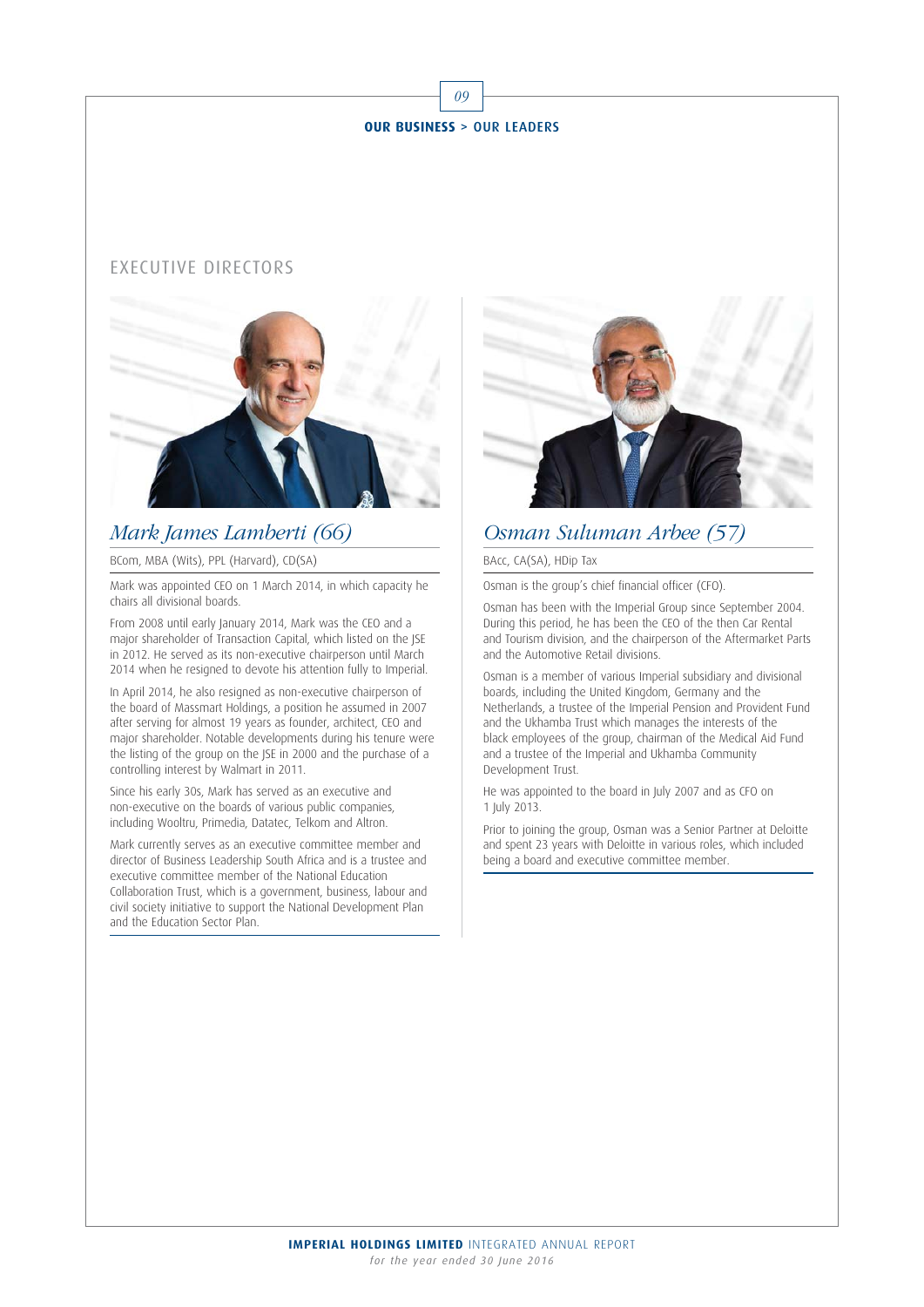10

### EXECUTIVE DIRECTORS



### Manuel Pereira de Canha (66)

Manny is the CEO of Associated Motor Holdings, responsible for the Vehicle Import, Distribution and Dealerships division. Manny has extensive experience in the motor and import industries. He was part of the founding team of Imperial and worked for Imperial in various positions from 1969 to 1985. From 1986, he was a director of Automotive Holdings Limited in Western Australia. He re-joined Imperial in 1995 and was appointed to the board in November 2002.



## Marius Swanepoel (55)

#### BCom Acc (Hons)

Marius is the CEO of Imperial Logistics, which effective 1 July 2016 includes all Imperial's logistics interests. He joined the group in 1994 when Imperial acquired Highway Carriers, where he was financial director from October 1990. Marius was appointed as financial director of Imperial Transport Holdings in 1997 and CEO of Imperial Logistics Transport & Warehousing in 2001. In October 2005, he was appointed CEO of Imperial Logistics Africa. In May 2007, he joined the Imperial executive committee and was appointed to the board in November 2009.

Marius started his career with the South African Revenue Service in Cape Town after completing his articles at auditing firm Brink, Roos & Du Toit.

Under his leadership, Imperial Logistics Africa has been recognised for numerous achievements, including the National Business Award, various Logistics Achiever Awards in 2013 and the Supply Chain Educator Award for 2014.



## Philip Bernard Michaux (56)

Philip is the CEO of the Vehicle Retail, Rental and Aftermarket Parts division. He started his career in the motor industry in 1981 with Saficon Holdings and has held various management positions within the industry over the years. He spent the first 23 years within the Mercedes-Benz franchise. Imperial acquired Saficon in 1995, which resulted in him joining the group. He was the managing director of Cargo Motors until 2006 at which time he was promoted to CEO of the Automotive Retail division. His portfolio was expanded to include the Car Rental and Aftermarket Parts divisions. He was appointed to the executive committee in October 2011 and was appointed to the board in May 2014.

NOTE: All of the executive directors above and the executives listed below are members of the executive committee.

### EXECUTIVE MANAGEMENT



# Kerry Cassel (43)

BCom Acc, Dip Acc, CA(SA)

Kerry is the CEO of Imperial Financial Services.

Prior to joining the group in 2002, Kerry was an audit manager at Deloitte & Touche. Kerry has held multiple senior positions at Associated Motor Holdings and Liquid Capital since. Kerry was promoted to managing director of LiquidCapital (Pty) Limited in April 2010. She is a board member of Associated Motor Holdings (Pty) Limited and was appointed to the Imperial Holdings Limited executive committee in October 2015.